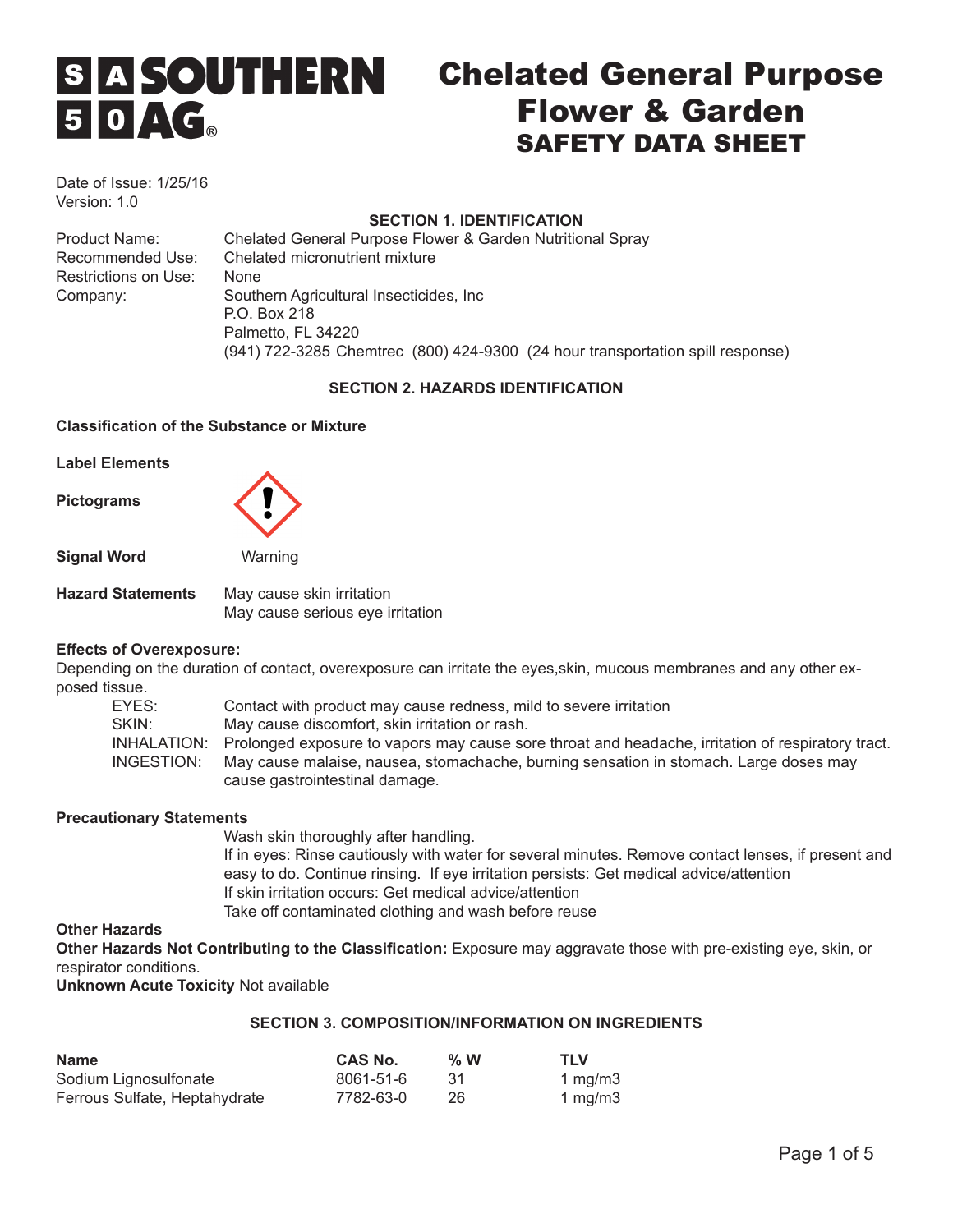| <b>Name</b>                   | <b>CAS No.</b> | $\%$ W   | TLV                     |
|-------------------------------|----------------|----------|-------------------------|
| Manganese Sulfate Monohydrate | 7785-87-7      | 13       | (mist as $Mn$ ) 5 mg/m3 |
| Zinc Sulfate, monohydrate     | 7446-19-7      | 6        | 10 mg/m $3$             |
| Copper Sulfate pentahydrate   | 7758-99-8      | 10       | N/A                     |
| Sulfuric Acid                 | 7664-93-9      | $1.00\%$ | $(mist)$ 1 mg/m3        |

# **SECTION 4. FIRST AID MEASURES**

#### **Description of First Aid Measures**

**General:** Never give anything by mouth to an unconscious person. If you feel unwell, seek medical advice. **Skin Contact:** Rinse immediately with plenty of soap water. Obtain medical attention if irritation develops or persists. **Eye Contact:** Rinse cautiously with water for at least 15 minutes. Remove contact lenses, if present and easy to do. Continue rinsing. Obtain medical attention.

**Inhalation:** Remove to fresh air and keep at rest in a position comfortable for breathing. Obtain medical attention if breathing difficulty persists.

**Ingestion:** Immediately contact a physician or poison control center for treatment advice. Victim should drink milk, egg whites or large quantities of water and be induced to vomiting. Never give anything by mouth to someone who is uconscious.

#### **Most Important Symptoms and Effects Both Acute and Delayed**

| General:                 | Causes serious eye irritation. Causes skin irritation. |
|--------------------------|--------------------------------------------------------|
| Inhalation:              | May cause respiratory irritation.                      |
| <b>Skin Contact:</b>     | Causes skin irritation.                                |
| <b>Eye Contact:</b>      | Causes serious eye irritation.                         |
| Ingestion:               | Ingestion may be harmful or have adverse effects.      |
| <b>Chronic Symptoms:</b> | None expected under normal conditions of use.          |

#### **Indication of Any Immediate Medical Attention and Special Treatment Needed**

If you feel unwell, seek medical advice (show the label where possible).

### **SECTION 5. FIRE-FIGHTING MEASURES**

| <b>Extinguishing Media</b><br><b>Suitable Extinguishing Media:</b><br><b>Unsuitable Extinguishing Media:</b><br>Fire Hazard:<br><b>Explosion Hazard:</b><br><b>Reactivity:</b> | Use extinguishing media appropriate for surrounding fire.<br>None known<br>Not considered flammable.<br>Product is not explosive.<br>Hazardous reactions will not occur under normal conditions. |  |  |
|--------------------------------------------------------------------------------------------------------------------------------------------------------------------------------|--------------------------------------------------------------------------------------------------------------------------------------------------------------------------------------------------|--|--|
| <b>Advice for Firefighters</b><br><b>Precautionary Measures Fire:</b><br><b>Firefighting Instructions:</b>                                                                     | Not available<br>None specific for this product, however, it is suggested that firefighters wear self-<br>contained breathing apparatus and full protective equipment.                           |  |  |
| <b>Protection During Firefighting:</b>                                                                                                                                         | Do not enter fire area without proper protective equipment, including respiratory<br>protection.                                                                                                 |  |  |
| <b>Hazardous Combustion Products:</b><br><b>Other information:</b>                                                                                                             | May emit toxic smoke and vapors if heated to decomposition.<br>Refer to Section 9 for flammability properties.                                                                                   |  |  |
| <b>SECTION 6. ACCIDENTAL RELEASE MEASURES</b>                                                                                                                                  |                                                                                                                                                                                                  |  |  |
| <b>Personal Precautions, Protective Equipment and Emergency Procedures</b><br><b>General Measures:</b>                                                                         | Avoid all contact with skin, eyes, or clothing. Avoid breathing (dust, vapor, mist,                                                                                                              |  |  |
| For Non-Emergency Personnel                                                                                                                                                    | gas).                                                                                                                                                                                            |  |  |
| <b>Protective Equipment:</b><br><b>Emergency Procedures:</b>                                                                                                                   | Use appropriate personal protection equipment (PPE).<br>Evacuate unnecessary personnel.                                                                                                          |  |  |
| <b>For Emergency Personnel</b><br><b>Protective Equipment:</b><br><b>Emergency Procedures:</b>                                                                                 | Equip cleanup crew with proper protection.<br>Stop leak if safe to do so. Eliminate ignition sources. Ventilate area                                                                             |  |  |

**Emergency Procedures:** Stop leak if safe to do so. Eliminate ignition sources. Ventilate area. **Environmental Precautions** Prevent entry to sewers and public waters. Notify authorities if liquid enters sewers or public waters. The series of 5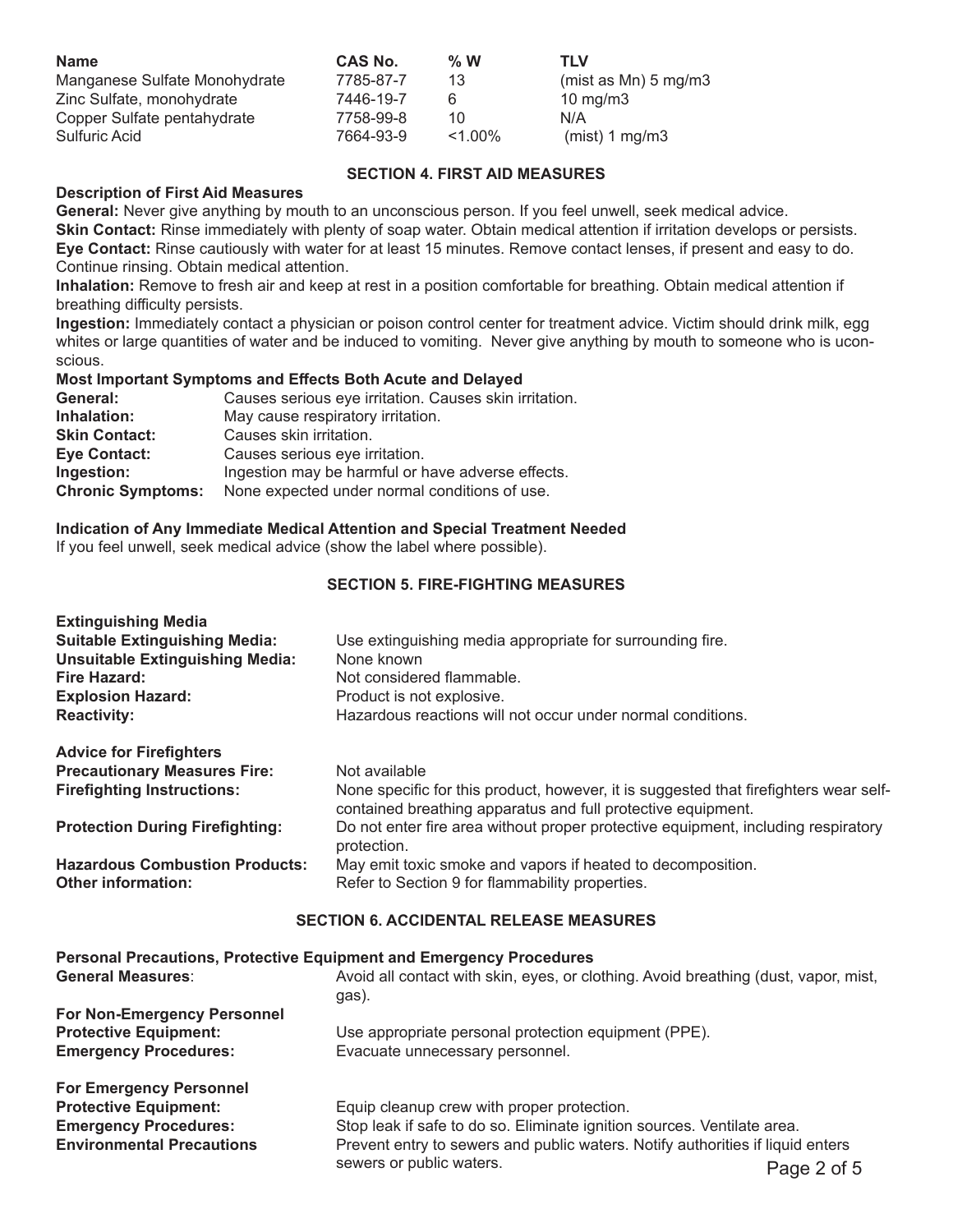### **Methods and Material for Containment and Cleaning Up**

| <b>For Containment:</b>            | Dike and absorb spill. Shovel into an approved waste container. Wash impervi-                                                                 |
|------------------------------------|-----------------------------------------------------------------------------------------------------------------------------------------------|
|                                    | ous surfaces with soap and water.                                                                                                             |
| <b>Methods for Cleaning Up:</b>    | If possible, recover and use according to label instructions. Otherwise dispose of<br>inaccordance with local, state and federal regulations. |
| <b>Reference to Other Sections</b> | See Heading 8. Exposure controls and personal protection.                                                                                     |
|                                    |                                                                                                                                               |

#### **SECTION 7. HANDLING AND STORAGE**

#### **Precautions for Safe Handling**

**Hygiene Measures:** Handle in accordance with good industrial hygiene and safety procedures. Wash hands and other exposed areas with mild soap and water before eating, drinking or smoking and when leaving work. Good housekeeping is needed during storage, transfer, handling, and use of this material.

#### **Conditions for Safe Storage, Including Any Incompatibilities**

**Technical Measures:** Comply with applicable regulations.

**Storage Conditions:** Store in a dry, cool and well-ventilated place. Keep container closed when not in use. Keep out of r each of children

**Incompatible Materials:** Avoid areas of extreme heat. Do not store near strong oxidizing agents.

#### **SECTION 8. EXPOSURE CONTROLS/PERSONAL PROTECTION**

**Control Parameters**  No Occupational Exposure Limits (OELs) have been established for this product or its chemical components.

**Exposure Controls Appropriate Engineering Controls:** Ensure adequate ventilation.

| <b>Personal Protective Equipment:</b>     | Protective goggles. Gloves. Protective clothing.                           |
|-------------------------------------------|----------------------------------------------------------------------------|
| <b>Materials for Protective Clothing:</b> | Chemically resistant materials and fabrics.                                |
| <b>Hand Protection:</b>                   | Wear chemically resistant protective gloves.                               |
| <b>Eye Protection:</b>                    | Chemical goggles or safety glasses.                                        |
| <b>Skin and Body Protection:</b>          | Wear suitable protective clothing.                                         |
| <b>Respiratory Protection:</b>            | Use NIOSH-approved dust mask if dust has the potential to become airborne. |
| <b>Environmental Exposure Controls:</b>   | Do not allow the product to be released into the environment.              |
| <b>Consumer Exposure Controls:</b>        | Do not eat, drink or smoke during use                                      |

| CAS#      | <b>Partial Chemical Name</b>    | <b>ACGIH TWA</b>                     |
|-----------|---------------------------------|--------------------------------------|
| 8061-51-6 | Lignosulfonic Acid, sodium salt | TLV: 1 ma/m3                         |
| 7785-87-7 | Magnesium sulfate, heptahydrate | TLV (mist as Mn) $5 \text{ mg/m}^3$  |
| 7782-63-0 | Iron from FeSO,                 | TLV (mist as Fe) 1 mg/m <sup>3</sup> |

#### **SECTION 9. PHYSICAL AND CHEMICAL PROPERTIES**

**Information on Basic Physical and Chemical Properties Physical State** 

| Dark brown     |             |
|----------------|-------------|
| Musty          |             |
| Not available  |             |
| Approx. 4      |             |
| water          |             |
|                |             |
| Not available  |             |
| Not available  |             |
| $>212^\circ F$ |             |
| Not available  |             |
| Not available  |             |
| Not available  |             |
| Not available  |             |
| Not available  |             |
| Not available  | Page 3 of 5 |
|                |             |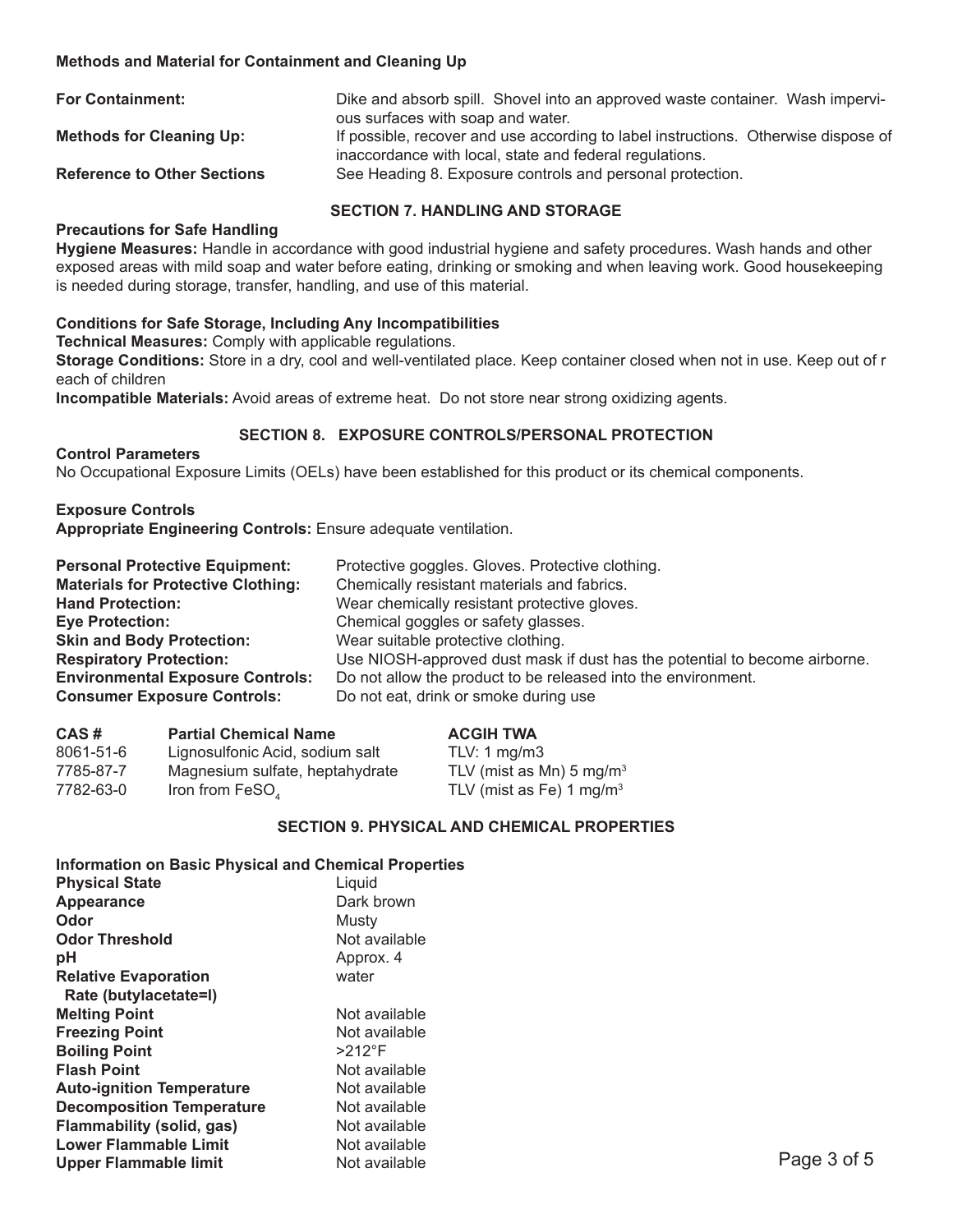| <b>Vapor Pressure</b>                                | (mmHg)760@100oC |
|------------------------------------------------------|-----------------|
| Relative Vapor Density at 20 .C                      | Not available   |
| <b>Relative Density</b>                              | >4              |
| <b>Specific Gravity</b>                              | Not available   |
| <b>Solubility</b>                                    | Water: Complete |
| Partition coefficient: n-octanol/water Not available |                 |
| <b>Viscosity</b>                                     | Not available   |
| <b>Explosion Data -</b>                              |                 |

**Sensitivity to Mechanical Impact** Not expected to present an explosion hazard due to mechanical impact. **Sensitivity to Static Discharge** Not expected to present an explosion hazard due to static discharge.

# **SECTION 10. STABILITY AND REACTIVITY**

| <b>Reactivity:</b>             | Hazardous reactions will not occur, water based.                                                      |
|--------------------------------|-------------------------------------------------------------------------------------------------------|
| <b>Chemical Stability:</b>     | Stable under recommended handling and storage conditions (see section 7).                             |
|                                | Possibility of Hazardous Reactions: Hazardous polymerization will not occur.                          |
| <b>Conditions to Avoid:</b>    | Extremely high temperatures. Incompatible materials.                                                  |
|                                | Moisture.                                                                                             |
| <b>Incompatible Materials:</b> | Strong oxidizing agents                                                                               |
|                                | Hazardous Decomposition Products: Carbon monoxide, carbon dioxide, metallic oxides, oxides of sulfur. |

# **SECTION 11. TOXICOLOGICAL INFORMATION**

| <b>Information on Toxicological Effects - Product</b>                        |                                                   |
|------------------------------------------------------------------------------|---------------------------------------------------|
| <b>Acute Toxicity:</b>                                                       | Not classified                                    |
| LD50 and LC50 Data:                                                          | Not available                                     |
| <b>Skin Corrosion/Irritation:</b>                                            | Causes skin irritation.                           |
| pH:                                                                          | Not available                                     |
| <b>Serious Eye Damage/Irritation:</b>                                        | Causes eye irritation.                            |
| pH:                                                                          | Not available                                     |
| <b>Respiratory or Skin Sensitization:</b>                                    | Not classified                                    |
| <b>Germ Cell Mutagenicity:</b>                                               | Not classified                                    |
| Teratogenicity:                                                              | Not available                                     |
| Carcinogenicity:                                                             | Not classified                                    |
| <b>Specific Target Organ Toxicity</b>                                        |                                                   |
| (Repeated Exposure):                                                         | Not classified                                    |
| <b>Reproductive Toxicity:</b>                                                | Not classified                                    |
| <b>Specific Target Organ Toxicity</b>                                        |                                                   |
| (Single Exposure):                                                           | Not classified                                    |
| <b>Aspiration Hazard:</b>                                                    | Not classified                                    |
| <b>Symptoms/Injuries After Inhalation:</b> May cause respiratory irritation. |                                                   |
| Symptoms/Injuries After Skin Contact: Causes skin irritation.                |                                                   |
| Symptoms/Injuries After Eye Contact: May cause serious eye irritation.       |                                                   |
| <b>Symptoms/Injuries After Ingestion:</b>                                    | ingestion may be harmful or have adverse effects. |
| <b>Chronic Symptoms:</b>                                                     | None expected under normal conditions of use.     |
| Information on Toxicological Effects - Ingredient(s)                         |                                                   |
| LD50 and LC50 Data:                                                          | Not available                                     |

### **SECTION 12. ECOLOGICAL INFORMATION**

| <b>Toxicity</b>                      | Not classified |
|--------------------------------------|----------------|
| <b>Persistence and Degradability</b> | Not available  |
| <b>Bioaccumulative Potential</b>     | Not available  |
| <b>Mobility in Soil</b>              | Not available  |
| Other Advence Fileste                |                |

| <b>Other Adverse Effects</b> |                                   |
|------------------------------|-----------------------------------|
| <b>Other Information:</b>    | Avoid release to the environment. |